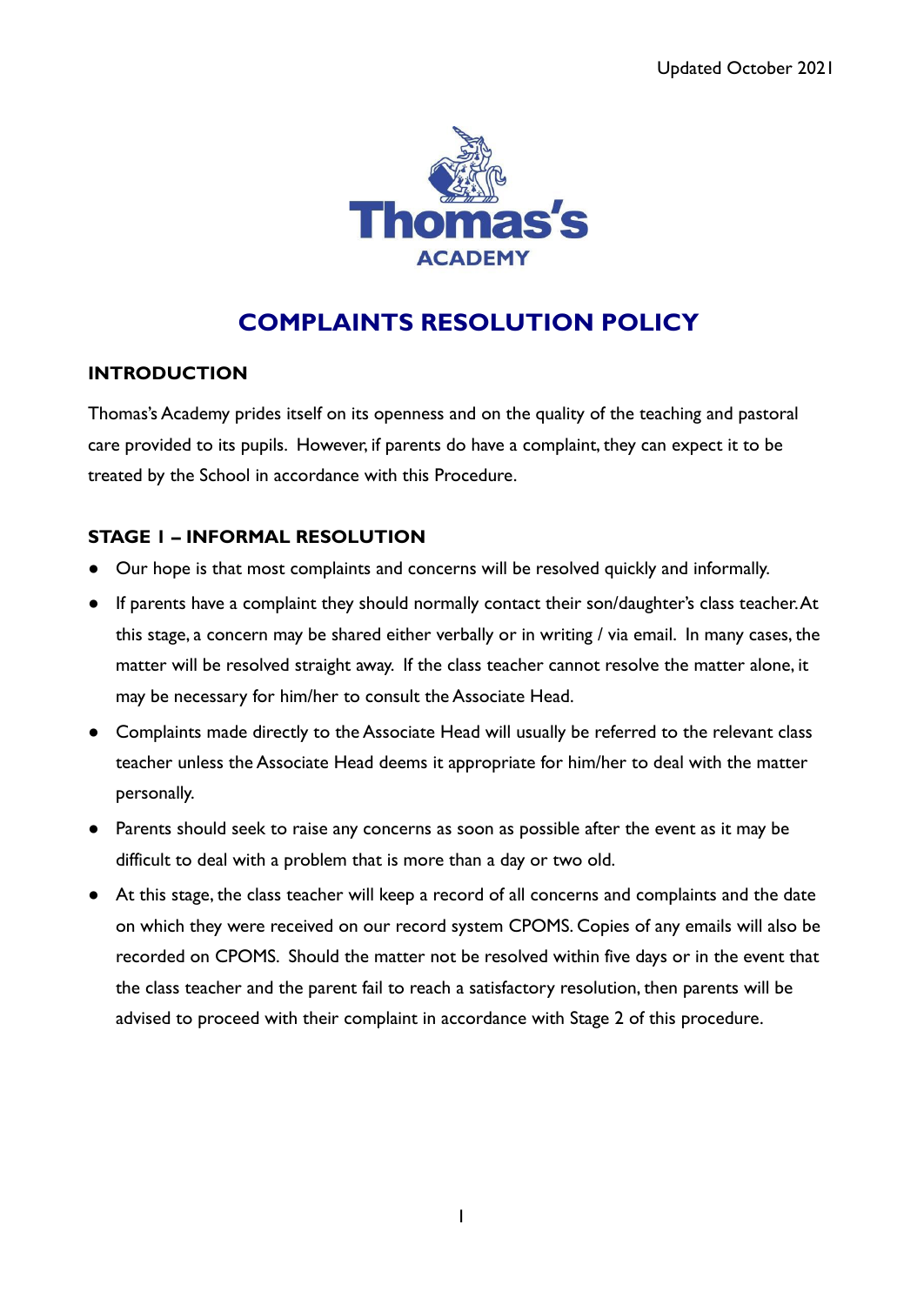## **STAGE 2 – FORMAL REVIEW**

- **●** If the Parent's concern cannot be dealt with informally or if they are unhappy with the outcome of the informal stage, the Parent may ask the Executive Head to formally review the School's response. In order to request a review, the Parent should write to the Executive Head within 10 days of receiving the School's last response in Stage One to briefly explain their concern or complaint and say how they would like the School to put it right.
- **●** If a Parent wishes to complain about the Executive Head, they should write to the Chair of Governors ("the Chair").
- **●** If a Parent cannot write they, or another person on their behalf, should telephone the School to explain their concern briefly to the Senior Administrator at the school, who will pass it on to the Executive Head or to the Chair if it concerns the Executive Head.
- **●** The Executive Head or Chair will consider the concern or complaint and discuss it with any staff members involved before formally replying in writing or arranging a meeting with the Parent. If possible, a resolution will be reached at this stage. After the meeting (if any) the Executive Head or Chair may make further enquiries before giving the School's formal written reply to the Parent's concern or complaint.
- **●** The Executive Head will keep written records of all meetings and interviews held in relation to the complaint using CPOMS.
- The Executive Head will seek to provide a written response within 10 days of receiving the complaint, or within 10 days of a parent meeting (if any).
- **●** The Executive Head (but not the Chair) may ask one of the School's Senior Leadership Team to reply or meet with the Parent instead.
- Once the Executive Head is satisfied that, so far as is practicable, all the relevant facts have been established, a decision will be made and parents will be informed of this decision in writing.This formal response will give the result of the review and the decision on the facts relevant to the concern or complaint and will either uphold all or part of any complaint, or dismiss it entirely.
- If parents are not satisfied with the decision, they should proceed to Stage 3 of this Procedure.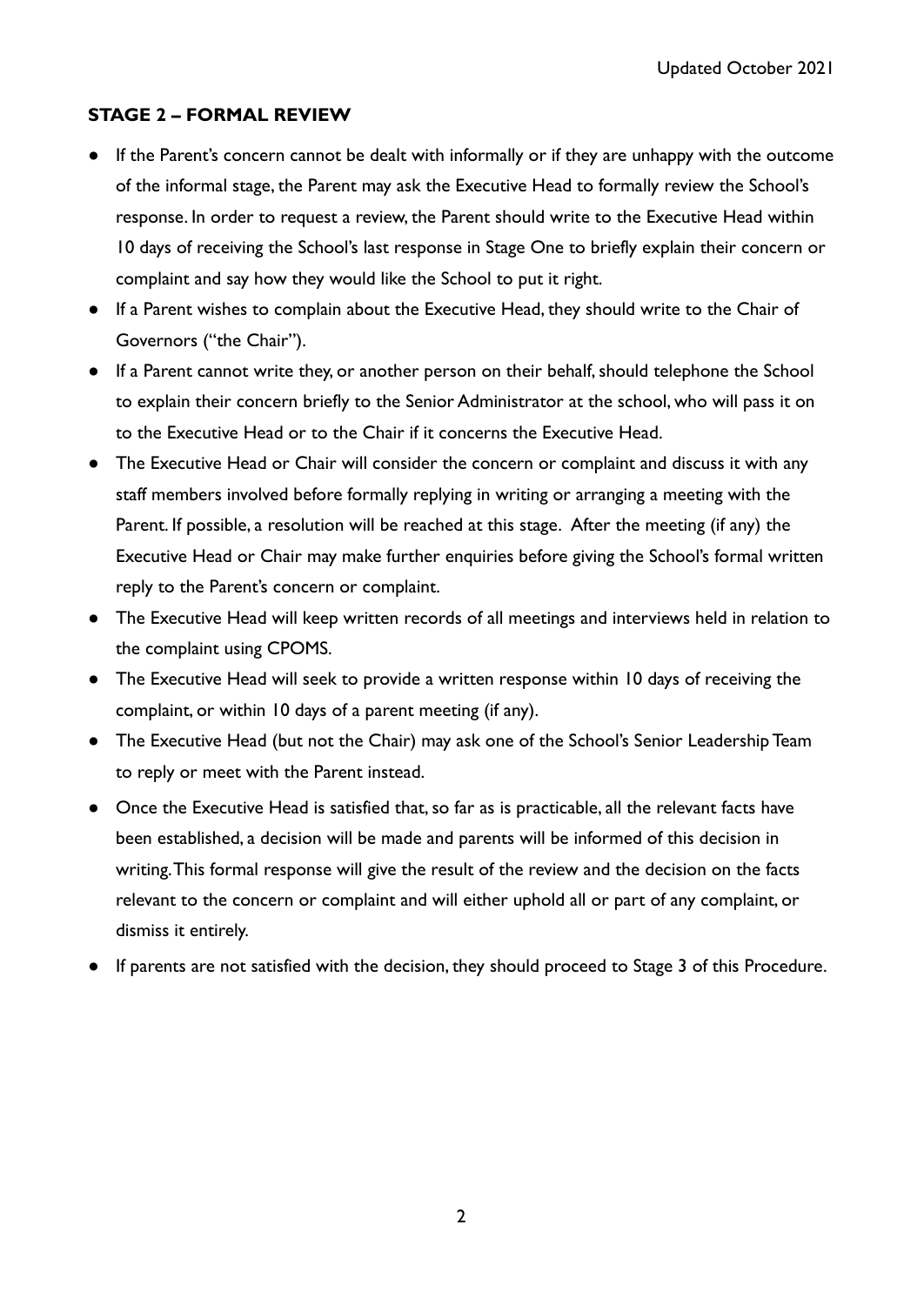# **STAGE 3 – PANEL HEARING**

- If a Parent is not satisfied with the School's formal Stage Two reply, they may, within 10 days after receiving it, write to the designated Governor, who is appointed by the Governing Body to call hearings of the Complaints Panel and to act in the role of Investigating Officer as appropriate.
- The designated Governor will arrange for a hearing panel which will consist of three members selected from the Governors' Complaints Panel with no prior involvement in the complaint, at least one of whom will be independent of the running and management of the School ("the Panel").This independent person will not be a governor, employee, volunteer or member of the Academy Trust that runs the School and may be a governor of another school.
- The designated Governor should arrange a formal hearing within 25 school days of its request giving not less than 10 school days' notice of the hearing and circulating the agenda and any documents for the hearing not less than 5 school days before the hearing.
- At the hearing the designated governor will act as Chair of the Panel.The Panel will consider all facts and matters relevant to the complaint and hear, in person or in writing, from the Parent, the Executive Head and any others involved.The Parent may attend in person and be accompanied by another person to help them at the hearing if they wish.
- The Chair of the Panel will give the Panel's decision in writing to the Executive Head, the Parent and any person complained about.The Panel's decision will be the School's final response in the matter.
- The Chair of the Panel will make a copy of the Panel's decision available for inspection at the School by Governors and/or OFSTED as required.

#### **TIME LIMITS FOR RESPONSES**

If, at any point, the School needs more time to investigate, gather information, or make arrangements, it will tell the Parent within the time limits set out above, with an estimate of when the Parent may expect further progress.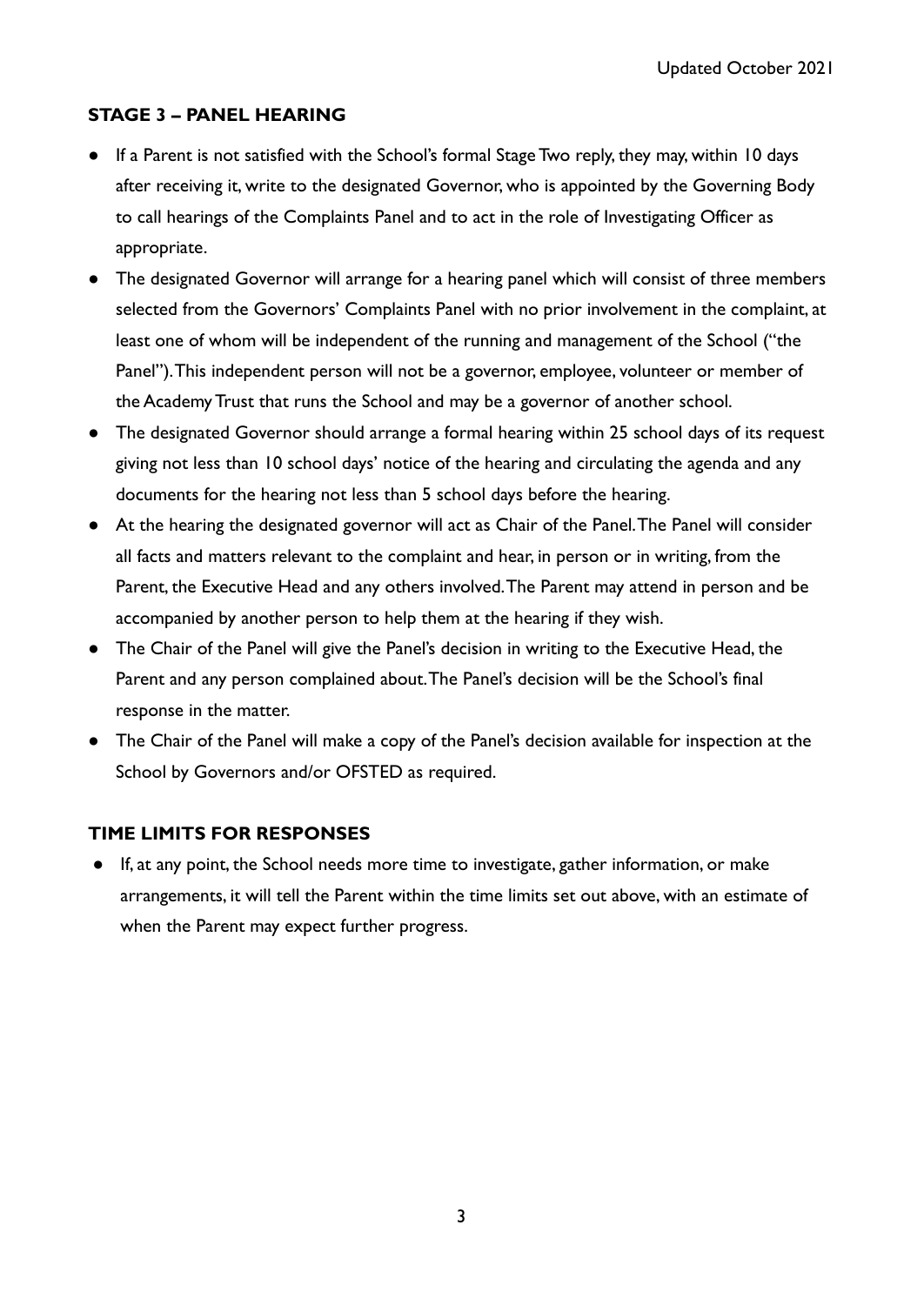# **STAGES 2 and 3 – REMEDIES**

- If all or part of any complaint is upheld, the Executive Head, Chair or Panel will decide the appropriate remedy, which may include but is not limited to one or more of the following:
	- (1) an explanation;
	- (2) an apology;
	- (3) an assurance that the School has taken steps to stop the events which led to the complaint happening again;

(4) an assurance that the School will review its policies and procedures in the light of the complaint.

● If, after completing all stages of this complaint resolution policy, the Parent believes that this policy does not comply with the School's legal obligations or that it has not been correctly applied, they may notify the Education and Skills Funding Agency ("ESFA") by completing an online form.The ESFA will not normally investigate the complaint itself or interfere with the Panel's findings.

## **GENERAL MATTERS**

- At each stage the member of staff dealing with the matter will keep a written note of the important points of any meeting or conversation on CPOMS, a copy of which will be given to the Parent on request.
- At all stages the School will keep confidential all correspondence, statements and records relating to individual complaints except where the Secretary of State or a body conducting an inspection under section 109 of the 2008 Education and Skills Act requests access to them.
- The School will keep a central written record of all formal complaints made in accordance with Stage Two in this Policy recording:
	- (1) The name of the complainant
	- (2) The date and time at which the complaint was made
	- (3) The details of the complaint
	- (4) The desired outcome of the complainant
	- (5) How the complaint is investigated (including written records of interviews held)
	- (6) Results and conclusions of investigations

(7) Any action taken by the school as a result of those complaints (regardless of whether they are upheld).

● The School reserves the right to refuse to consider a concern or complaint where the Parent is rude, insulting, abusive, threatening, intimidating or violent or where a parent makes repeated complaints about the same or related matters despite the school having responded.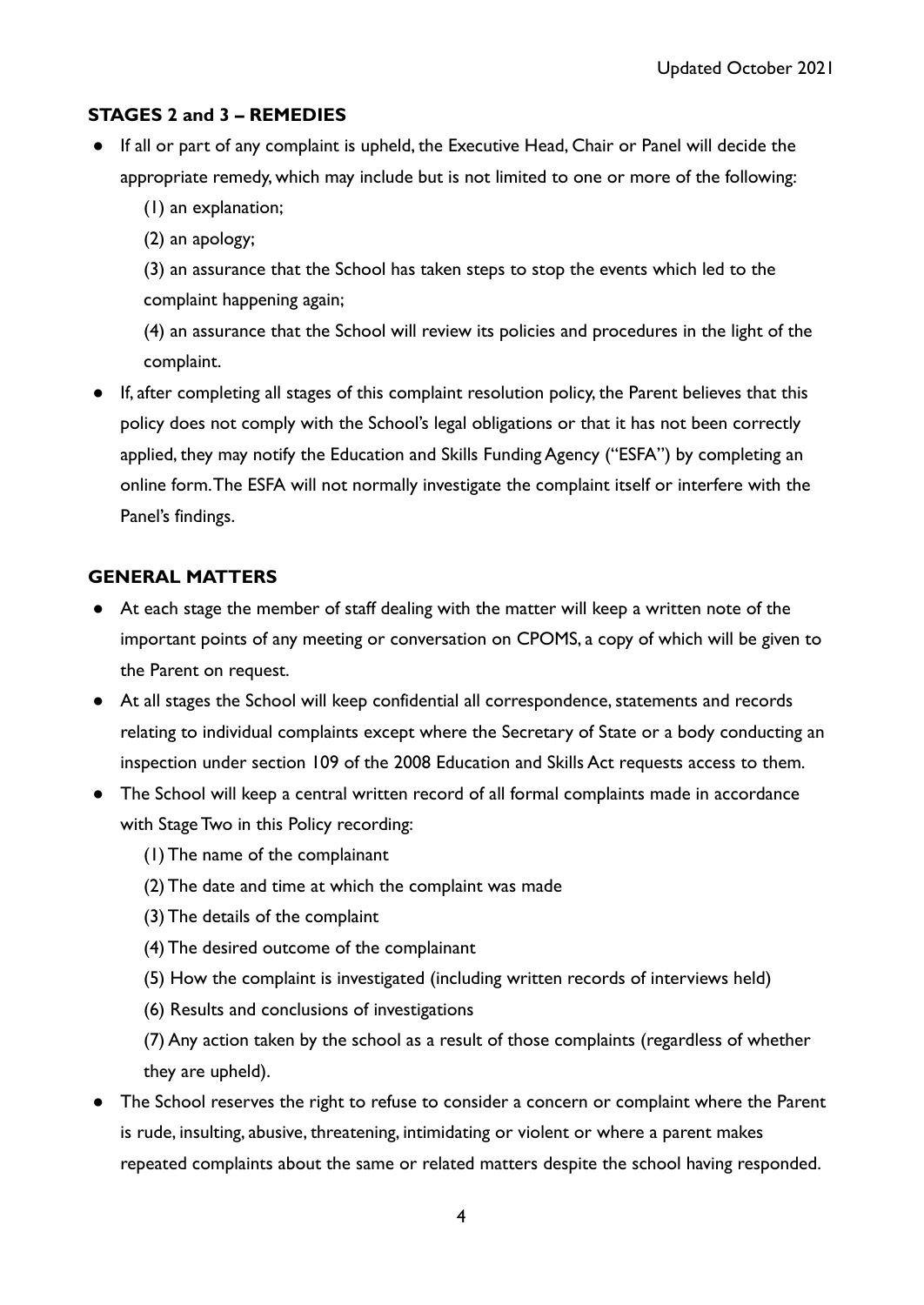This policy does not cover the following:

(1) Pupil admissions - Parents may appeal to an independent Committee set up by the Governors.

(2) Pupil exclusions - Parents may appeal to a Committee of the Governors and ultimately to an independent Committee set up by the local authority.

(3) Special Education provision - Parents may appeal to an independent Committee against the Local Authority's Statement of a child's Special Educational Needs or Education, Health and Care (EHC) plan.The procedures set out in this Policy apply to other complaints concerning special educational needs.

(4) Curriculum matters, including Religious education and collective worship - Parents may complain about school curriculum and related matters according to arrangements established by the Governors.

(6) Complaints by staff or prospective staff - these are dealt with through the grievance, discipline and whistleblowing procedures

(7) Complaints against a third party who hires or uses the School's premises or facilities.

#### SUBJECT ACCESS REQUESTS

On occasions, a complaint may also involve a Subject Access Request.The details of how the school should respond to such a request can be found in the Data Protection Policy, an excerpt from which is contained below:

Individuals have a right to make a 'subject access request' to gain access to personal information that the school holds about them.This includes:

- Confirmation that their personal data is being processed
- Access to a copy of the data
- The purposes of the data processing
- The categories of personal data concerned
- Who the data has been, or will be, shared with
- How long the data will be stored for, or if this isn't possible, the criteria used to determine this period
- The source of the data, if not the individual
- Whether any automated decision-making is being applied to their data, and what the significance and consequences of this might be for the individual

Subject access requests must be submitted in writing by email to the Executive Head Teacher. They should include:

- Name of individual
- Correspondence address
- Contact number and email address